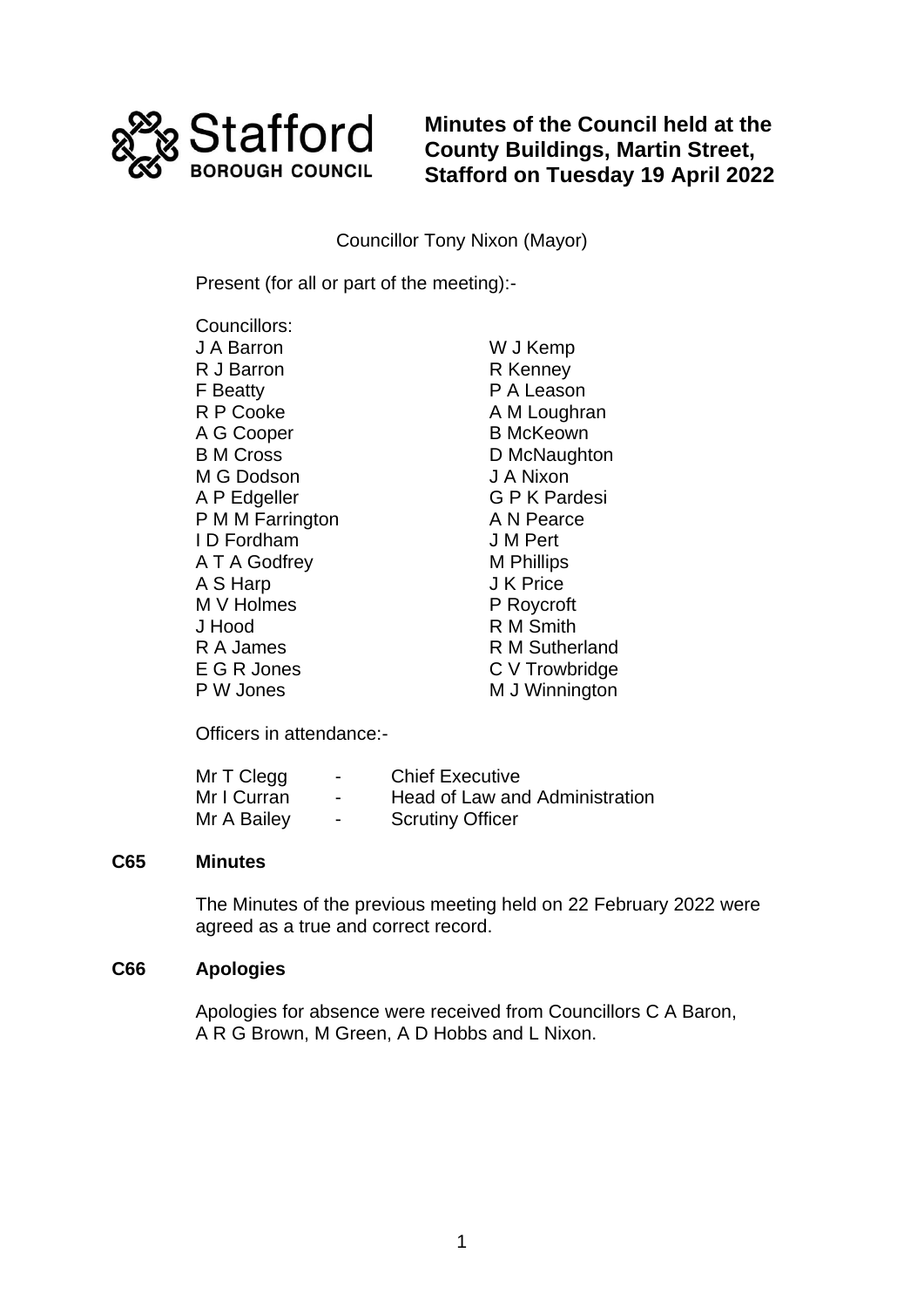## **C67 Announcements**

## **(a) Ladies Lunch**

The Mayor announced thanked all those Members that attended Ladies Lunch that was held at Stafford College on Thursday 31 March 2022. The event raised in the region of £400 for the Charity Appeal.

# **(b) Mayor's Quiz Night**

The Mayor announced that the Mayor's Quiz Night would be held on Monday 25 April 2022 and anyone interested in joining in this event, should contact the Mayor's Office.

## **(c) Civic Dinner**

The Mayor announced that the Civic Dinner would be held on Friday 29 April 2022 at the County Buildings and anyone wishing to attend should contact the Mayor's Office

## **(d) The War in Ukraine**

The Leader of the Council announced all the measures in place to assist those refugees fleeing from the war in Ukraine to settle in Stafford Borough.

## **C68 Notice of Motion**

A Notice of Motion pursuant to Paragraph 13.1 of the Council Procedure Rules had been submitted proposed by Councillor F Beatty and seconded by Councillor J K Price as follows:-

## **"Stafford Borough Draft Nature Recovery Declaration**

The Council recognises that:

Nature is in long term decline. With 41 per cent of wild species in decline nationally, and 15 per cent facing extinction. The requirement to take action to reverse this is urgent. We recognise that:

- (a) Nature provides us with vital support systems ['ecosystem services'], and severe declines in biodiversity are undermining nature's productivity and adaptability, posing excessive uncertainty for our economies and wellbeing.
- (b) A thriving natural environment underpins a healthy, happy, prosperous society.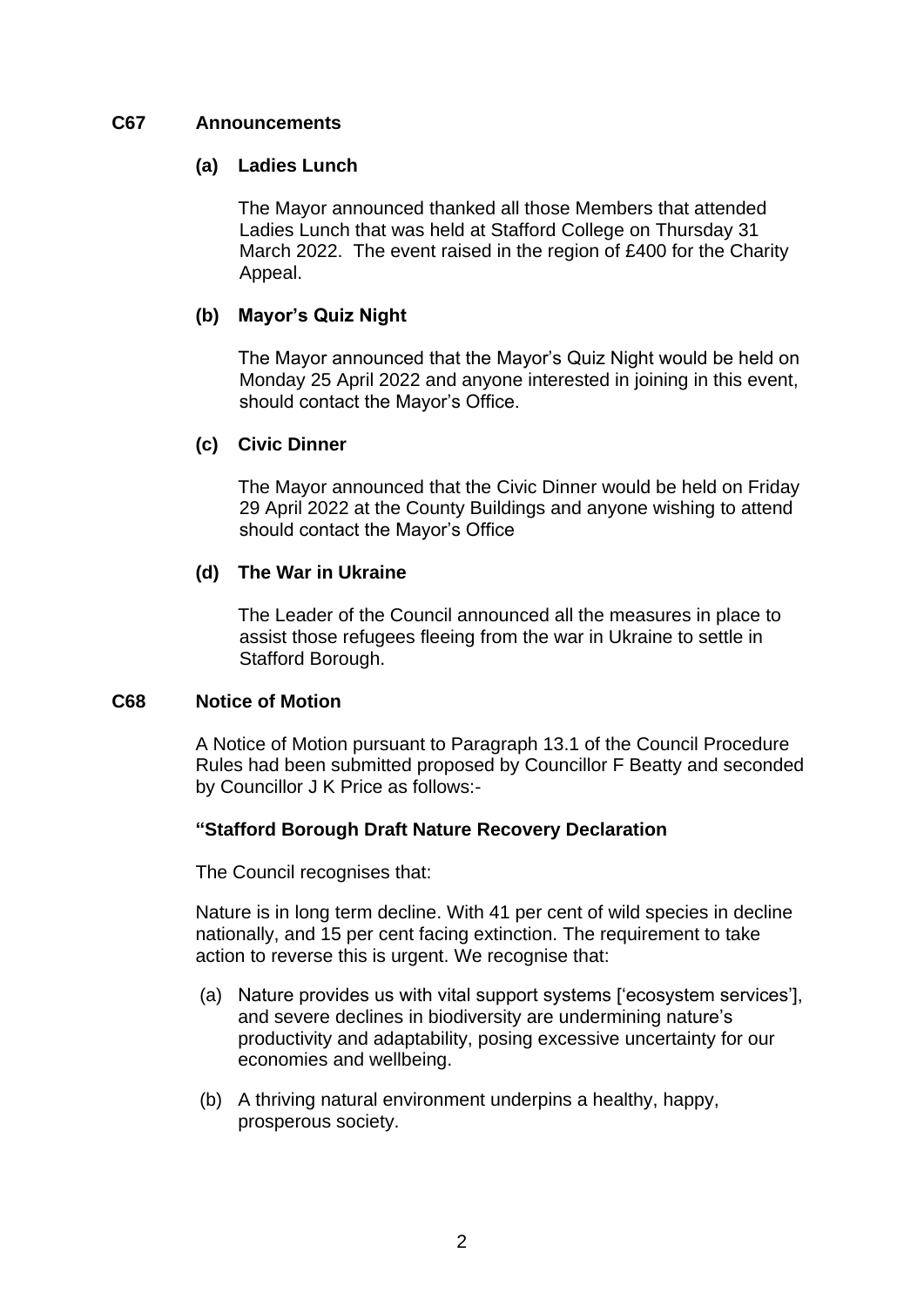- (c) The impacts of climate change are contributing to nature's decline, while restoring and protection of natural habitat provides a wide variety of cost-effective benefits to mitigate and adapt to the impacts of climate change.
- (d) Many of our areas of work across the Borough have an impact on nature, and we have responsibilities to make decisions to protect and enhance it.

This Council further acknowledges that:

To address the nature crisis and aim to achieve the multiple environmental benefits that nature can bring to people, the 'Bigger, Better, More and Joined-up' principles of the 2010 Lawton Report - 'Making Space for Nature' - should be followed to help rebuild nature:

- (a) There must be more space given to wildlife.
- (b) Existing wildlife spaces must be expanded.
- (c) The quality of existing wildlife spaces should be improved by better habitat management.
- (d) The connectivity between wildlife spaces must be enhanced.

In order to support the recovery of nature across Stafford Borough, and in recognition of new obligations under the Environment Act 2021, this council commits to:

- (1) Improve and protect the Borough's habitats resilience to climate change, providing natural solutions to reduce carbon and manage flood risk, and sustaining vital ecosystems
- (2) Prioritise the restoration of natural habitats in accordance with Stafford Borough's Nature Recovery Network Map.
- (3) Formulate a tree planting policy which is underpinned by Nature Recovery Network mapping across the local authority area, pursuing a "right tree, right place" approach. Recognise that tree planting can be deleterious to habitat restoration and should only be planned on land with low ecological value/restoration potential.
- (4) Seek to manage council-owned land for the benefit of wildlife
- (5) Embed nature's recovery into all strategic plans and policy areas, not just those directly related to the environment. Ensure the Local Nature Recovery Strategy is well understood across the authority and complements other relevant plans and strategies.
- (6) Working with partners, demonstrate leadership by supporting and engaging with businesses, communities and the wider public to take action to put nature into recovery.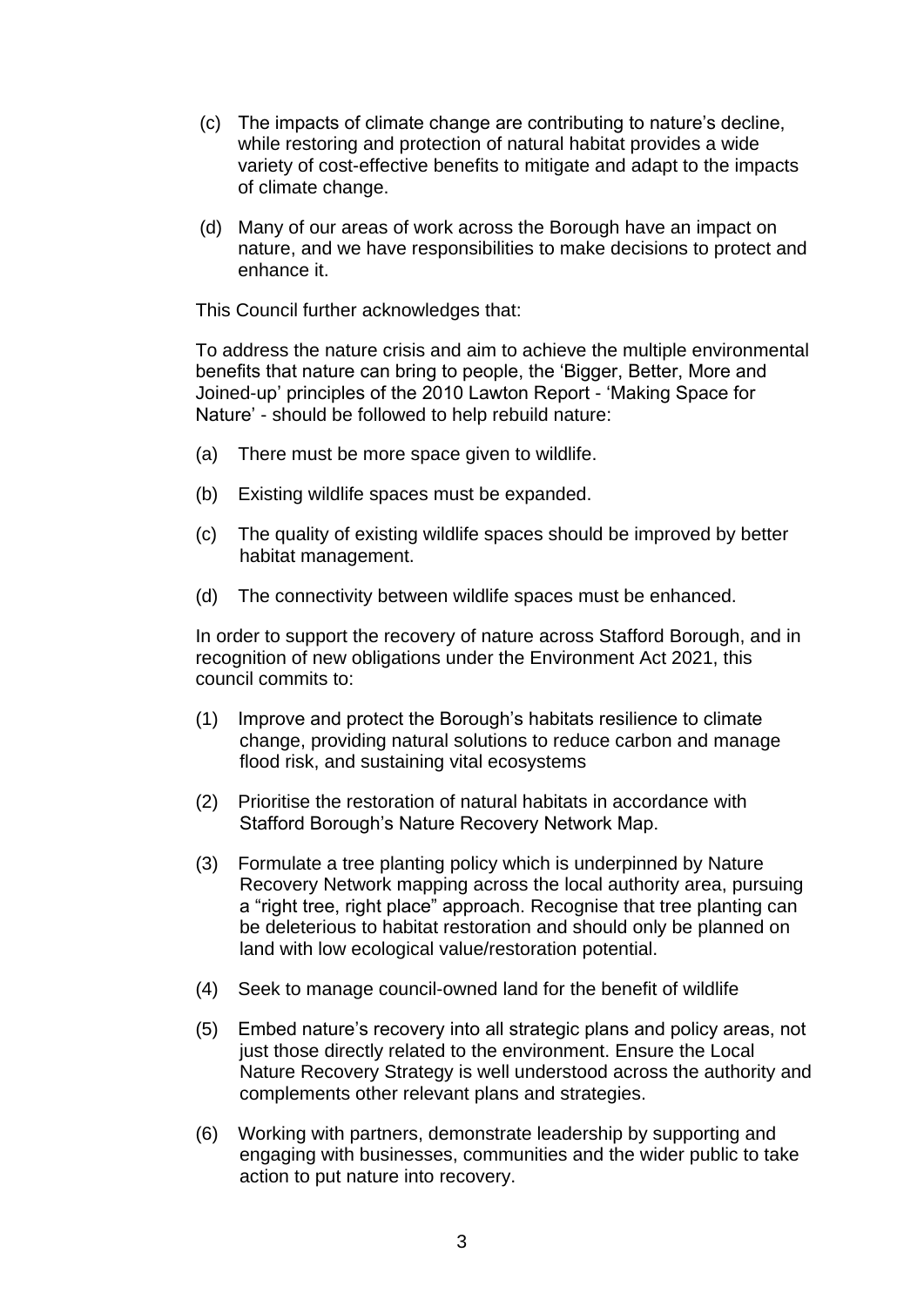- (7) The Council designates the Councils Economic Development and Planning Cabinet Member as portfolio lead for Nature Recovery and also a lead officer to coordinate the council operations in relation to the ecological emergency.
- (8) Integrate the targets, objectives and outcomes of this motion with those outlined in the existing Climate Change and Green Recovery Strategy to ensure measures to tackle climate issues do not contravene the principles of enhancing biodiversity. The value of well managed heathland, wetland and other habitats of principal importance in sequestering carbon is of equal importance and must be acknowledged.
- (9) Where appropriate, and in accordance with the council's Climate Change and Green Recovery Strategy, the council will invest in nature-based solutions to climate change in order to tackle the nature crisis and climate emergency together.
- (10) Support the development of a Staffordshire wide Local Nature Recovery Strategy, and through the recently commissioned Nature Recovery Network Mapping, develop a local evidence-based action plan including short and long-term targets for putting nature into recovery by 2040, in accordance with the council's climate change obligations. Areas of focus will include:
	- Land management
	- **Biodiversity**
	- Roads and highways
	- Planning and development
	- Air quality
	- Transforming urban spaces
	- Health and wellbeing
	- People and communities
	- Education and awareness
- (11) That the relevant Overview and Scrutiny Committee monitor the Local Nature Recovery work and the council's action to support biodiversity and nature recovery on an annual basis.
- (12) Work closely with Stafford Borough's partners via the recently formed Staffordshire Sustainability Board and other organisations to promote Local Nature Recovery."

Members discussed the Motion as provided by paragraph 15 of the Council Procedure Rules. During the discussion, an amendment to the Motion was proposed by Councillor A N Pearce, seconded by Councillor A T A Godfrey that the following additional commitment be added:-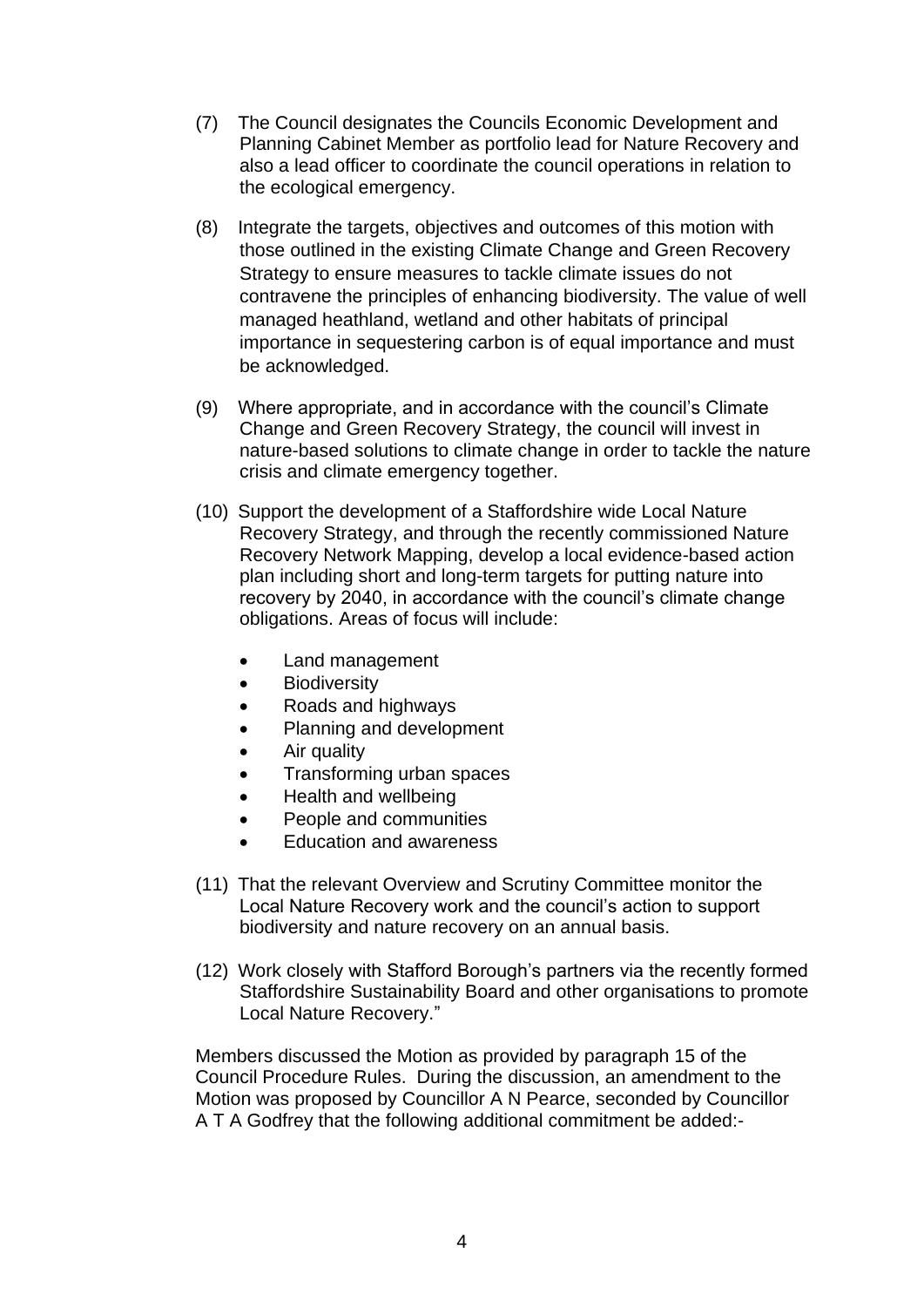"(13) To bring forward an action plan to achieve these targets setting out how and the dates that they will be achieved and that this be brought back to Council within 6 months."

Members discussed the amendment to the Motion as provided by paragraph 15 of the Council Procedure Rules and at the conclusion of the debate voted on the amendment to the motion which, was declared to be lost.

Members then continued to discus the original Motion as provided by paragraph 15 of the Council Procedure Rules and at the conclusion of the debate voted on the motion which, was declared to be carried.

#### **C69 Interim Position Report - First Stage of the Business Case for the Extension of the Shared Service Arrangements**

Considered the report of the Leader of the Council (**V3** 24/03/2022).

The Leader of the Council introduced the report drawing attention to a number of key messages and concluded his comments by moving that the recommendations as set out in paragraph 2 be approved.

The proposal was seconded by Councillor R M Smith.

Members of the Council then considered the report as provided for in the Council Procedure Rules. During the course of the discussion, an amendment to the report was moved by Councillor A T A Godfrey and seconded by Councillor R P Cooke that:-

"The following recommendations are to replace all of the recommendations in Item 8 of the Full Council Agenda.

Stafford Borough Council to continue to work with Cannock Chase district Council in examining the possibility of further shared service provision.

Stafford Borough Council to end the sharing of its Chief executive with Cannock Chase District Council. Mr Tim Clegg to revert to his full-time position as Chief executive Officer of Stafford Borough Council."

Members of the Council then discussed the amendment to the report as provided by paragraph 15 of the Council Procedure Rules.

At the conclusion of the debate and in accordance with Paragraph 17.4(a) of the Council Procedure Rules a recorded vote was taken; voting on the proposal was as follows:-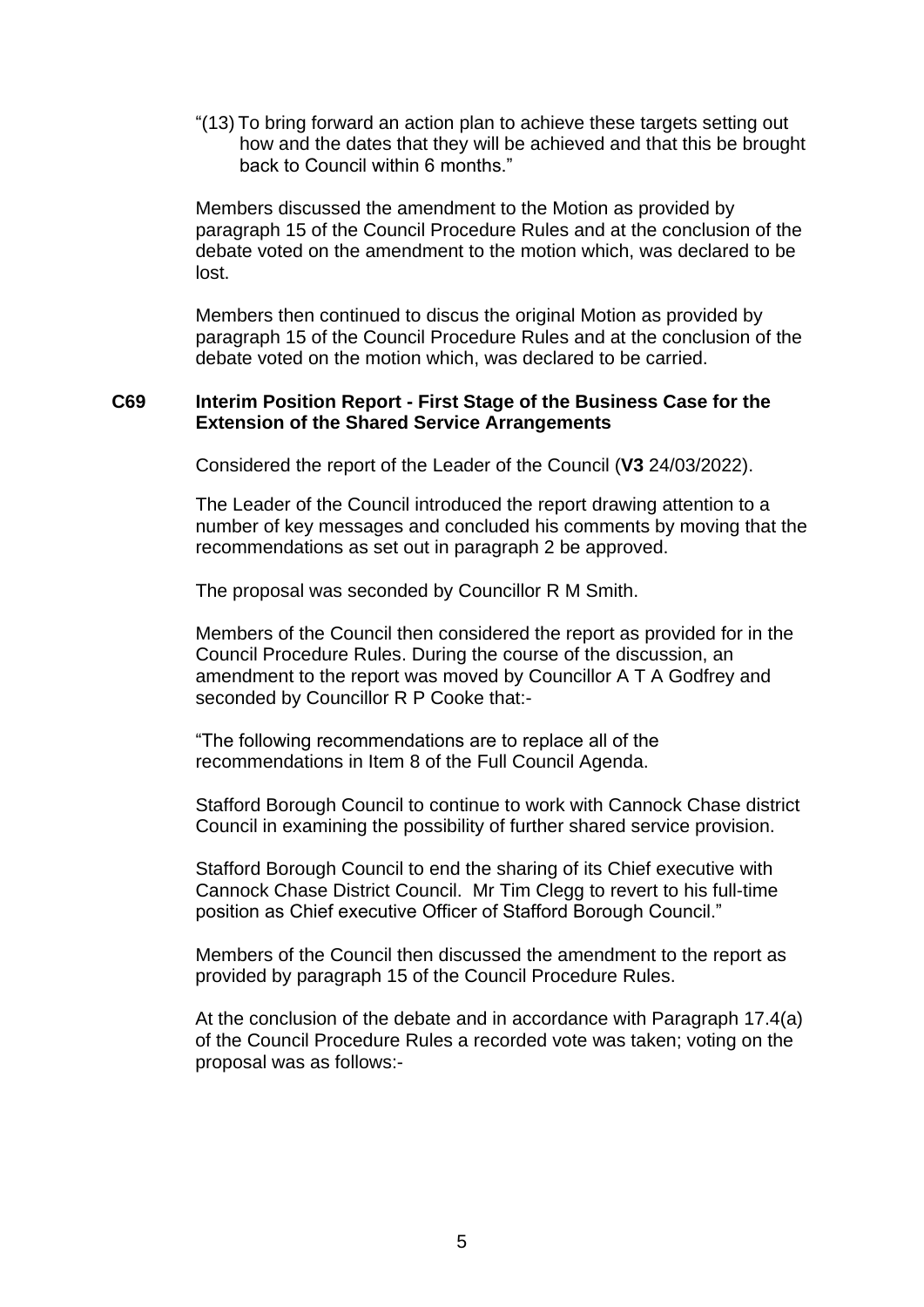| For                | <b>Against</b>        | <b>Abstain</b> |
|--------------------|-----------------------|----------------|
| J A Barron         | <b>F</b> Beatty       |                |
| R J Barron         | A G Cooper            |                |
| R P Cooke          | <b>B</b> M Cross      |                |
| ID Fordham         | M G Dodson            |                |
| A T A Godfrey      | A P Edgeller          |                |
| M V Holmes         | P M M Farrington      |                |
| J Hood             | A S Harp              |                |
| W J Kemp           | R A James             | A Nixon        |
| R Kenney           | E G R Jones           |                |
| P A Leason         | P W Jones             |                |
| A M Loughran       | J A Nixon             |                |
| <b>B</b> Mckeown   | J M Pert              |                |
| D McNaughton       | <b>M</b> Phillips     |                |
| <b>GPK</b> Pardesi | J K Price             |                |
| A N Pearce         | P Roycroft            |                |
|                    | R M Smith             |                |
|                    | <b>R</b> M Sutherland |                |
|                    | C V Trowbridge        |                |
|                    | M J Winnington        |                |

The Mayor declared that the proposal to be lost.

Members of the Council then considered the original report as provided for in the Council Procedure Rules.

In accordance with Paragraph 17.4(a) of the Council Procedure Rules a recorded vote was taken; voting on the proposal was as follows:-

| For              | <b>Against</b>     | <b>Abstain</b> |
|------------------|--------------------|----------------|
| <b>F</b> Beatty  | J A Barron         | A Nixon        |
| A G Cooper       | R J Barron         |                |
| <b>B</b> M Cross | R P Cooke          |                |
| M G Dodson       | ID Fordham         |                |
| A P Edgeller     | A T A Godfrey      |                |
| P M M Farrington | M V Holmes         |                |
| A S Harp         | J Hood             |                |
| R A James        | R Kenney           |                |
| E G R Jones      | P A Leason         |                |
| P W Jones        | A M Loughran       |                |
| W J Kemp         | <b>B</b> Mckeown   |                |
| J A Nixon        | D McNaughton       |                |
| J M Pert         | <b>GPK</b> Pardesi |                |
| M Phillips       | A N Pearce         |                |
| J K Price        |                    |                |
| P Roycroft       |                    |                |
| R M Smith        |                    |                |
| R M Sutherland   |                    |                |
| C V Trowbridge   |                    |                |
| M J Winnington   |                    |                |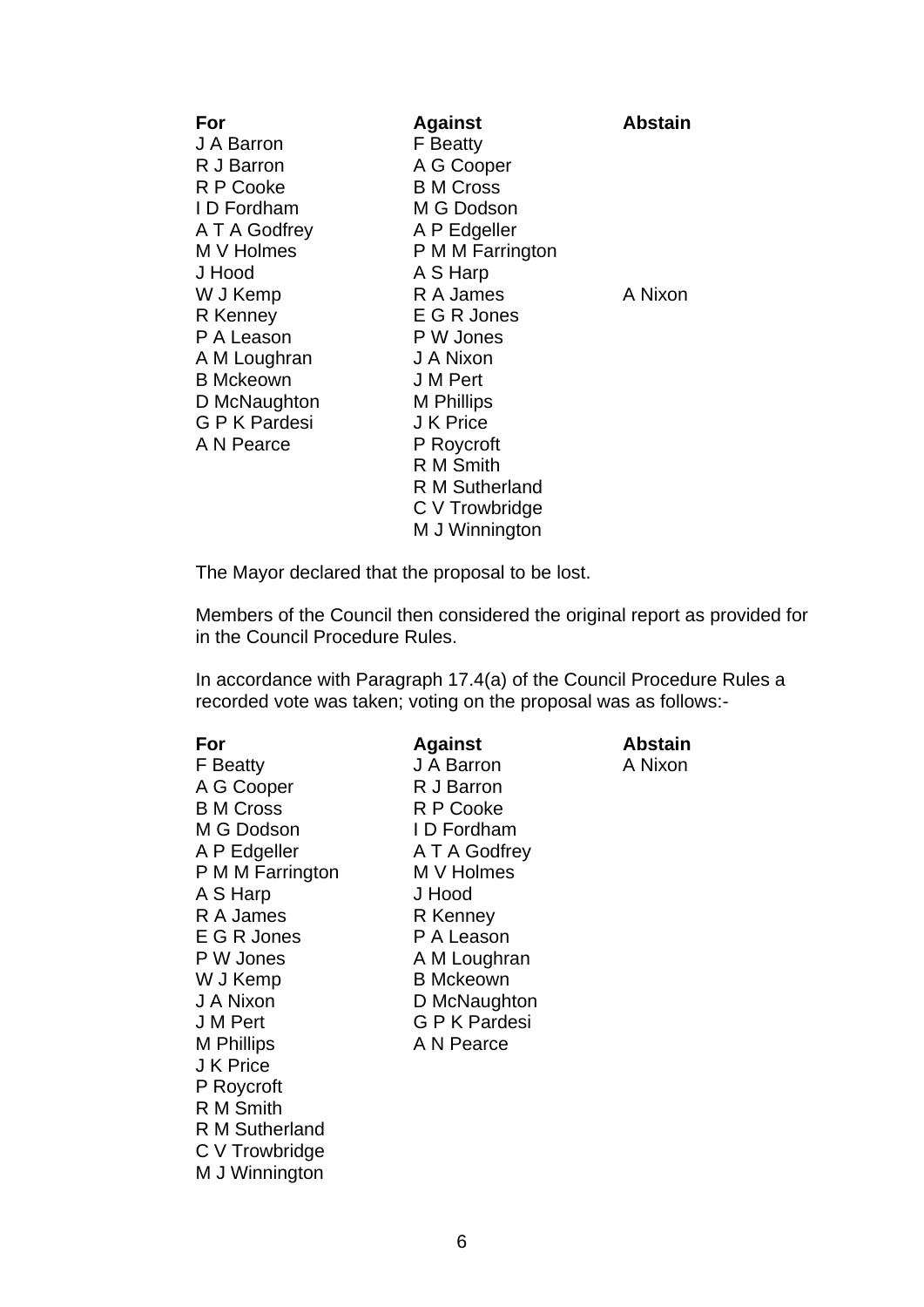The Mayor declared that the proposal was duly carried.

- RESOLVED:- that subject to approval of the proposals by Cannock Chase Council at its Council meeting on 27 April 2022, the following be approved:-
	- (i) To continue to explore the opportunities of further shared services with Cannock Chase Council;
	- (ii) That the Joint Chief Executive be authorised to continue to develop the second stage of the detailed business case which is to be reported to Cabinet on 6 October 2022 and Council on 22 November 2022 ("the Term") together with an outline implementation plan;
	- (iii) During the Term, Mr Clegg will remain employed by Stafford Borough Council and seconded to Cannock Chase Council by agreement under section 113 of the Local Government Act 1972;
	- (iv) Council agree to continue to share the full costs of the Joint Chief Executive post with Cannock Chase Council on a 50/50 basis as set out in the report to Council on 17 May 2021.
	- (v) That in order to continue to provide adequate cover arrangements and to provide a mechanism in relation to conflicts of interests, that the Joint Deputy Chief Executive arrangements remain in place during the Term to support the completion of the detailed business case in line with the report to Council on 17 May 2021;
	- (vi) That the non-decision-making Shared Services Board continue to consider any matters that arise in the interim. The Board will report to both Councils' Cabinets with the final proposal being put to each Council meeting for final determination;
	- (vii) That the Head of Law and Administration together with the interim Deputy Chief Executive (Joint Shared Head of Human Resources), in consultation with the Leader of each Council are authorised to finalise the necessary legal and HR arrangements in relation to the above recommendations;